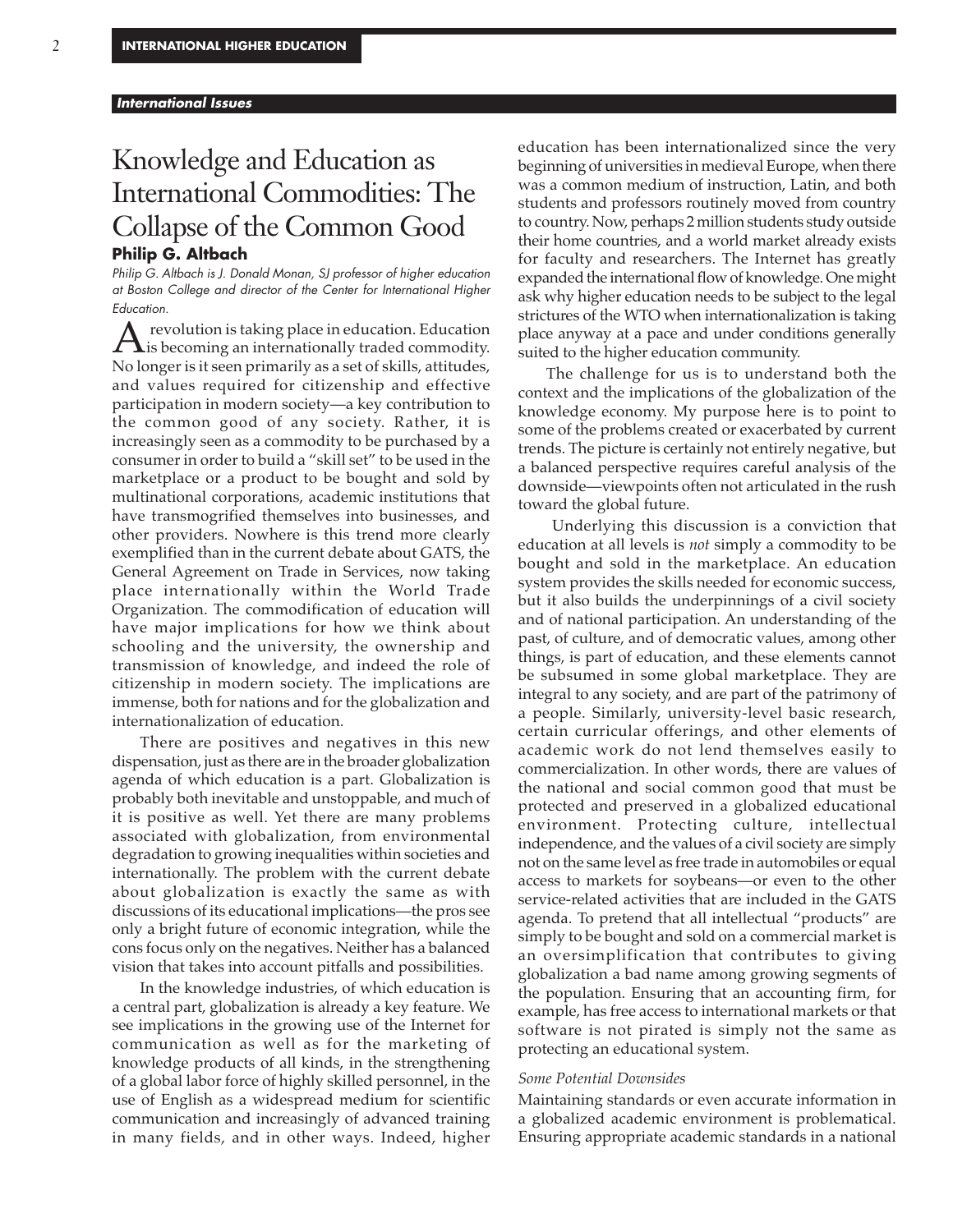higher education system is a major challenge. The United States and many other countries do this through accrediting systems that provide reasonably accurate information concerning numbers of colleges and universities, degrees offered, facilities available, and the like. It is difficult enough to ensure minimal standards, track the growing number of "degree mills," and in general to maintain minimal standards at the national level—doing so internationally seems unworkable. Not only would data be difficult to obtain, but agreement on appropriate standards is unlikely. The European Union's efforts to "harmonize" aspects of higher education in the EU countries in order to create a "common currency" of higher education are proving to be a major challenge even though the EU has considerable power and resources to ensure compliance. Tracking academic programs and degrees, not to mention maintaining quality standards, on a global basis is extraordinarily difficult. It is especially problematical when many of those seeking to enter the global marketplace are motivated by a desire to earn a profit rather than by an educational mission.

# **We are at the beginning of the distance revolution in higher education.**

We are at the beginning of the distance revolution in higher education. There are already a considerable number of degree and training providers who use information technology and distance methods to offer programs. As IT becomes more sophisticated and the curriculum better developed, distance offerings will become more numerous. Already, "open universities" using mainly distance means of course delivery enroll well over 3 million students worldwide—the large majority in the developing world. Seven out of the 10 largest distance learning institutions are in developing countries. If national authorities are unable to exercise significant control over institutions providing distance higher education in their countries through national accrediting arrangements, degree recognition, and similar measures, quality control becomes impossible.

Open markets, at least in higher education, reinforce the inequalities that already exist. If educational borders are completely open, the strongest and wealthiest education providers will have unrestricted access. Countries and institutions that cannot compete will find it difficult to flourish. This means that developing countries and smaller industrialized nations will be at a considerable disadvantage. Local academic institutions will find it difficult to compete with providers that choose

to set up institutions in their country. Foreign providers will focus on the most profitable segment of the market today including business and management studies, information technology, and a few others— and leave the rest to the local institutions. Such fields as the basic sciences, requiring expensive laboratories and other equipment and offering little immediate profit-making potential, not to mention support for libraries, will be ignored by the foreign providers.

There is a precedent for this. Several decades ago, the major industrial nations with the support of multinational publishers were able to tighten up international copyright rules and open up national publishing to the international market. What happened is that in many developing and middle-income countries, local publishers found it difficult to compete and were purchased by the multinationals or went out of business. While books continued to be supplied to local markets, something was lost. The multinationals were especially interested in the lucrative textbook market, largely ignoring less profitable general publishing. The result was that local publishers could not compete with the multinationals in the textbook market and were unable to afford to publish general books. Decisions concerning what books to publish were sometimes made in Paris, London, New York, or Amsterdam. Profits were exported rather than being reinvested in the local market. University-level textbooks were increasingly imported from abroad rather than being produced locally. Valuable expertise was lost. It is also the case that foreign capital became available and that publishing standards were sometimes improved. But the loss of independence and autonomy was significant. Higher education will find itself in exactly the same position—with its most lucrative markets creamed off by the multinationals and unable to afford to support the basic functions of the universities.

While it can be argued that science is by its nature international, higher education has a central role for nations and societies that goes beyond science and beyond training for specific careers. What may be relevant for the United States in research or training may be inappropriate or at least irrelevant for Ghana or China. If countries no longer have the ability to control the basic elements of the curriculum, the language of instruction, the pedagogical philosophies, and other key elements of the delivery of higher education much is lost. Further, if the most profitable aspects of higher education, such as management studies, are creamed off the top of the academic enterprise by foreign providers, local universities will be left with the least popular—and profitable—fields of study. These institutions will find it more difficult to compete and will be unable to offer a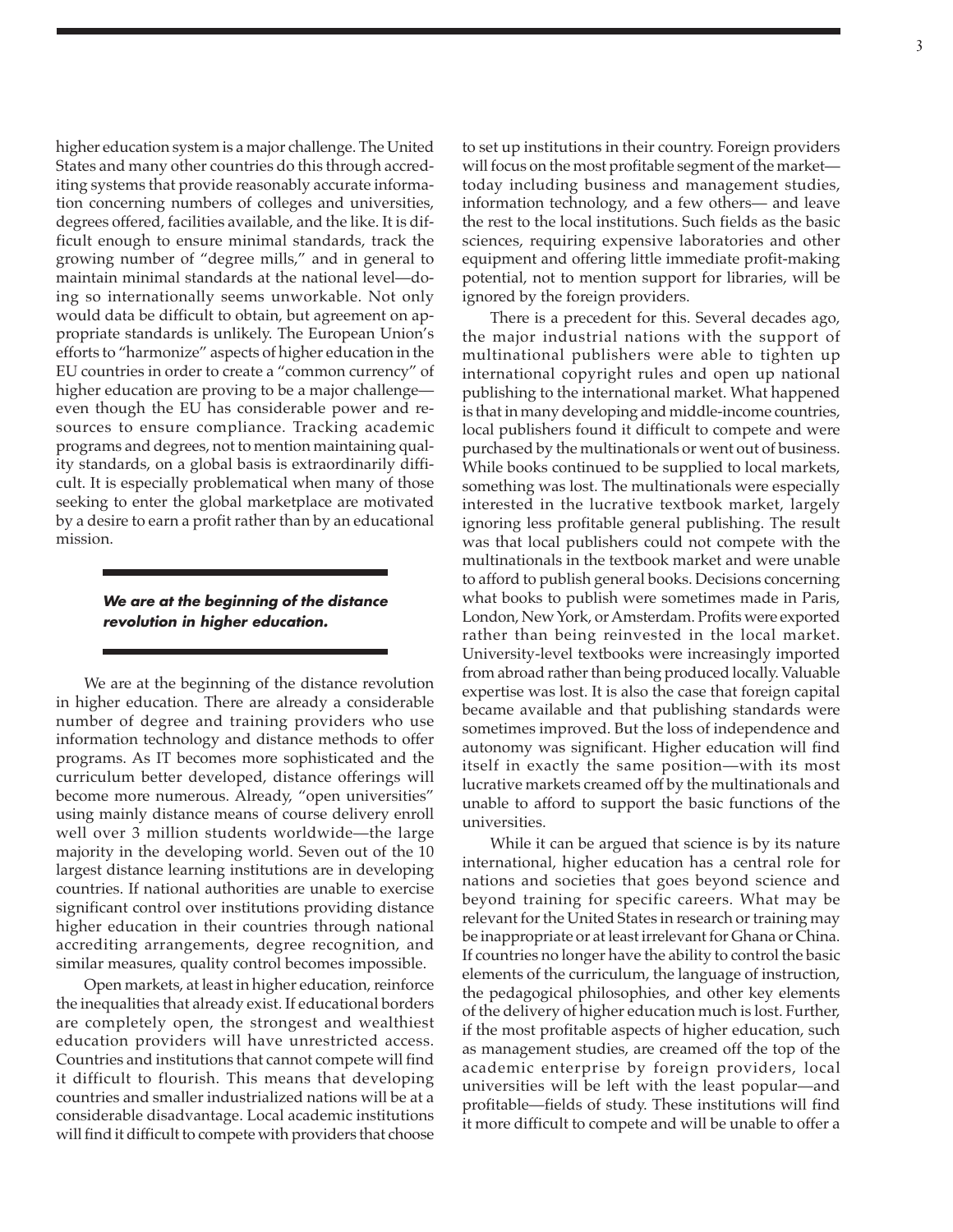full range of academic specialties. Further, they will have neither the funds nor the infrastructures to engage in scientific research—thus abandoning the research role that is central to educating the best scientists and scholars and leaving research in the hands of the wealthiest universities in the major industrialized nations. In a way, the profits that the rich universities may earn in the developing countries can further strengthen their research profile and contribute to the already existing inequalities in research worldwide.

#### *The New Neocolonialism*

In the bad old days of the Cold War, much was made of the efforts by the major powers to dominate the hearts and minds of the world. The Soviet Union, the United States, and others spent lavishly on student exchanges, textbook subsidies, book translations, institution building, and other efforts to dominate the world's academic leaders and intellectuals. We are in an entirely new era of power and influence. Now, multinational corporations, media conglomerates, and even a few major universities are the new neocolonialists—seeking to dominate not for ideological or political reasons but rather for commercial gain. The result is the same—the loss of intellectual and cultural autonomy by those who are less powerful. In the Cold War era, power politics was the motivation. GATS helps to establish open markets for knowledge products of all kinds so that the new neocolonialists will have unfettered access to world markets. In a way, developing countries were better off in earlier times—at least they could choose among feuding superpowers and could, if they had the will, keep external influences at bay without risking their entire participation in the world economy.

The new neocolonialism works through the knowledge providers who are selling a variety of products on the world markets. These products include academic programs of all kinds, offered as "twinning" arrangements with local universities or business enterprises, branch campuses offering degrees and certificates from abroad, IT-based academic degrees, corporate training programs, and a myriad of others. There are some "high end" providers currently involved in the international trade in training and certification. These include, among others, the University of Chicago's business school in Spain, Pennsylvania's Wharton School initiative in Singapore, and several coalitions of Western universities. There are many more lower prestige or unknown academic institutions and companies in the international educational marketplace offering "products" of completely unknown quality and relevance. All of these providers have one thing in common—the profit motive. Academic collaboration, intellectual exchange, and internationalization are

ancillary to the main purpose of the enterprise—money. Often, the programs that are exported are "off the shelf" offerings designed for students in the industrialized countries. The relevance of such offerings for developing countries is, at the very least, questionable because education is not country neutral. Both pedagogy and curricular content must take into consideration local conditions, traditions, and learning styles. Foreign providers are often unwilling to spend the money necessary to do this. While the new neocolonialism is profit- rather than politics-driven, the end result is the same. Countries and academic systems and institutions in the developing countries become dependent on rich and powerful foreign providers.

# **This is an argument against forcing those who are less powerful to be subject to a dramatically unequal marketplace.**

## *What Is To Be Done?*

This is neither an argument against the internationalization of knowledge nor against collaboration. Inevitable inequalities between the well-established, wealthy, and powerful universities of the North and the less-wellendowed universities of the South are also recognized. This is an argument against forcing those who are less powerful to be subject to a dramatically unequal marketplace, one that will rob academic institutions and systems of the right to make decisions about curriculum, quality standards, and a variety of other educational factors. It is an argument in favor of recognizing that education in all of its many forms is not a simple commodity but a central part of a culture and of a society and deserves to be treated differently than other parts of the marketplace.

In reality, we are not doing too badly right now. The heavy hand of GATS and the WTO is not needed in the educational sphere. International educational transactions of all kinds are at an all-time high. Some countries, such as Singapore and Malaysia, have opened their doors to foreign universities, but have done so on their own terms. Others, such as Argentina, are seeking to understand the impact of foreign providers and to regulate them appropriately. China is slowly opening its doors to overseas academic institutions and programs. The United States is trying cope with adapting its wellestablished accrediting system to American colleges and universities offering programs overseas. Australia is aggressively marketing its educational products overseas. The European Union is moving toward the